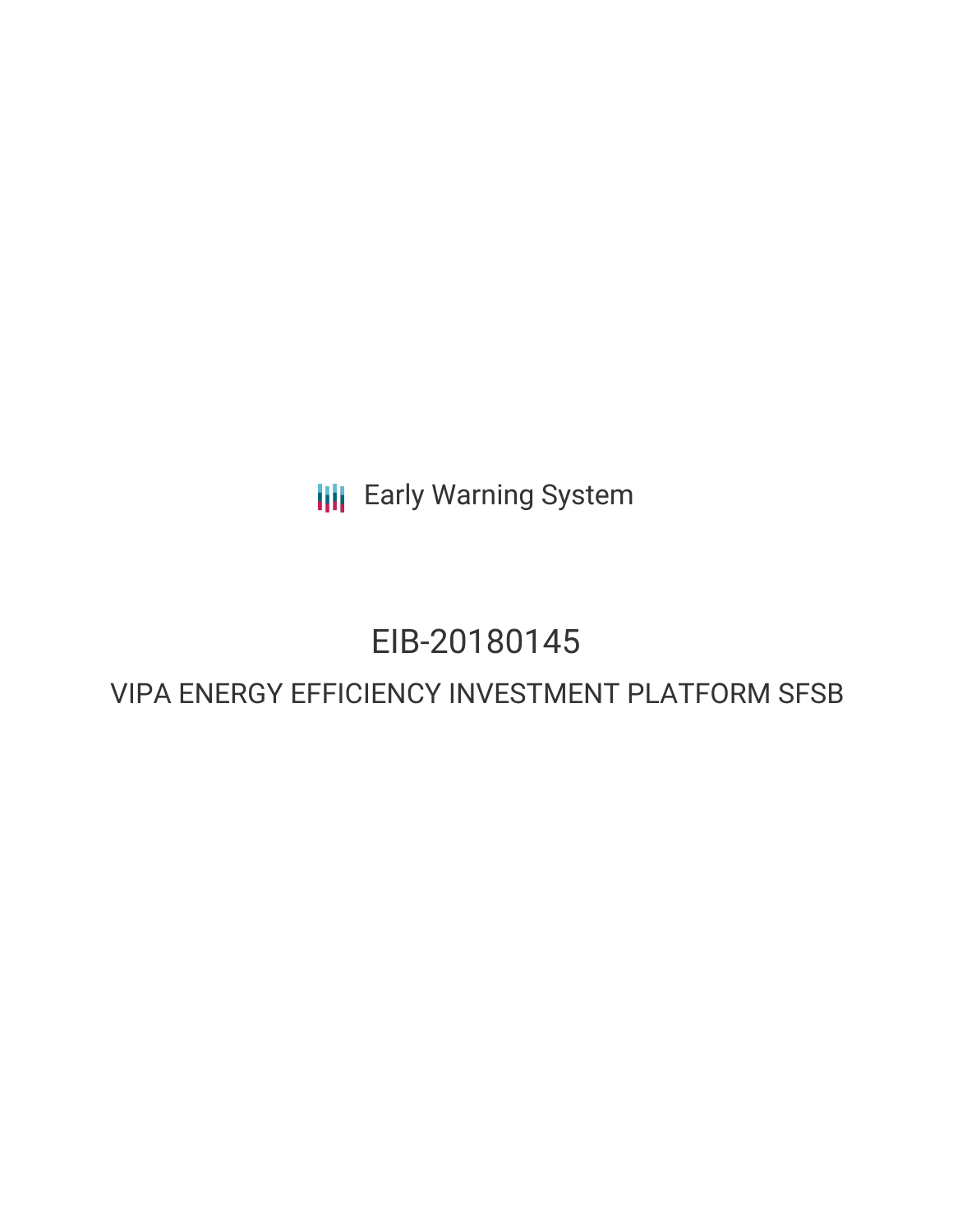

### **Quick Facts**

| Lithuania                        |
|----------------------------------|
| European Investment Bank (EIB)   |
| Proposed                         |
|                                  |
| SPECIAL PURPOSE ENTITY(IES)/FUND |
| Energy, Finance, Infrastructure  |
| Loan                             |
| $$29.24$ million                 |
|                                  |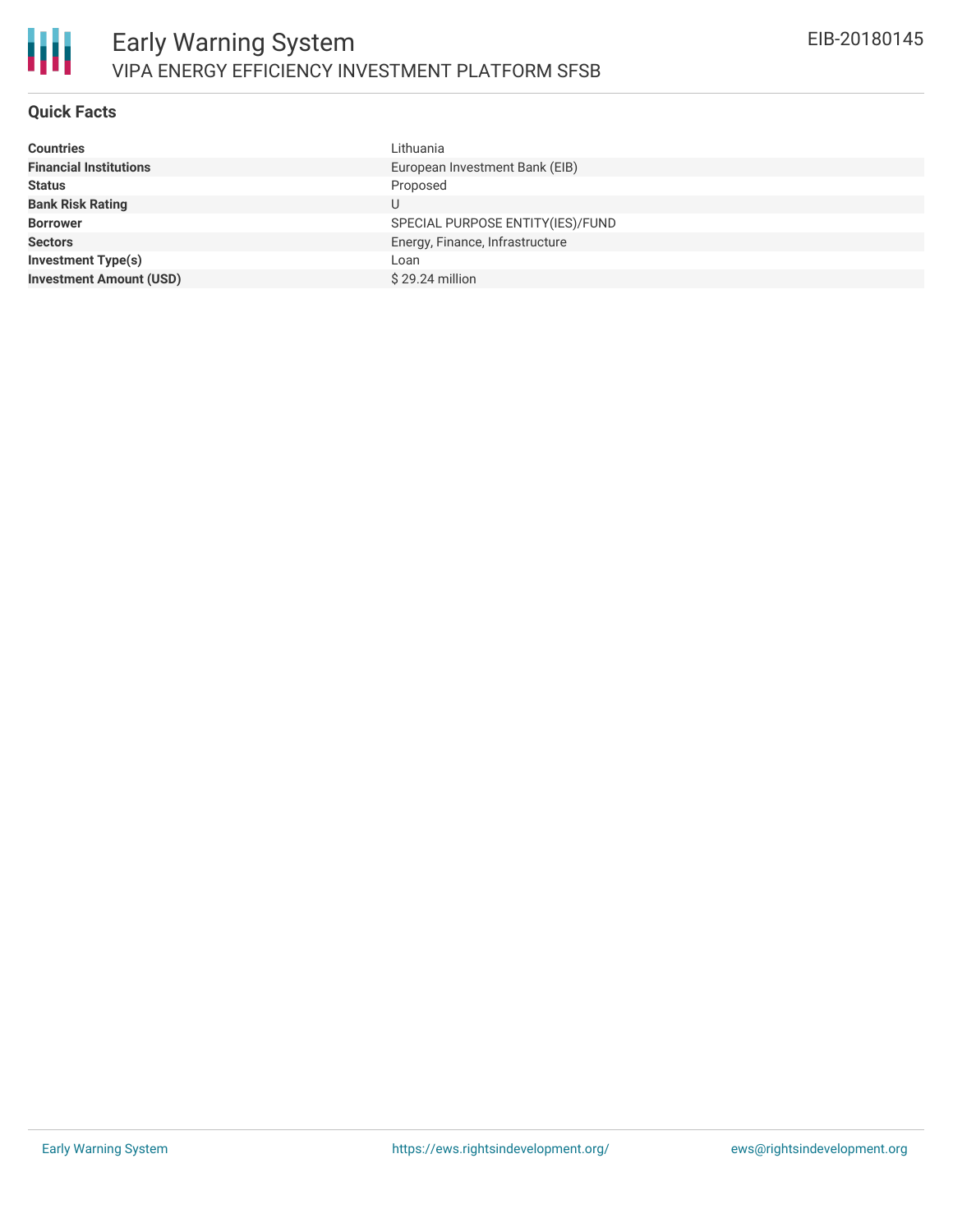

#### **Project Description**

The EIB is financing a Lithuanian national promotional institution (NPI) in establishing an investment platform to promote, finance and implement energy efficiency modernization projects across the country, in particular residential, public and industrial buildings, street lighting and transportation.

According to EIB website, by setting up this investment platform, VIPA, the Lithuanian public investment development agency, will have an opportunity to achieve national strategic goals in energy efficiency, support the implementation of effective energy consumption methods in various economic sectors, create synergies from the cooperation with other national companies and attract private financing. The overall purpose is to contribute to developing a modern, sustainable economy.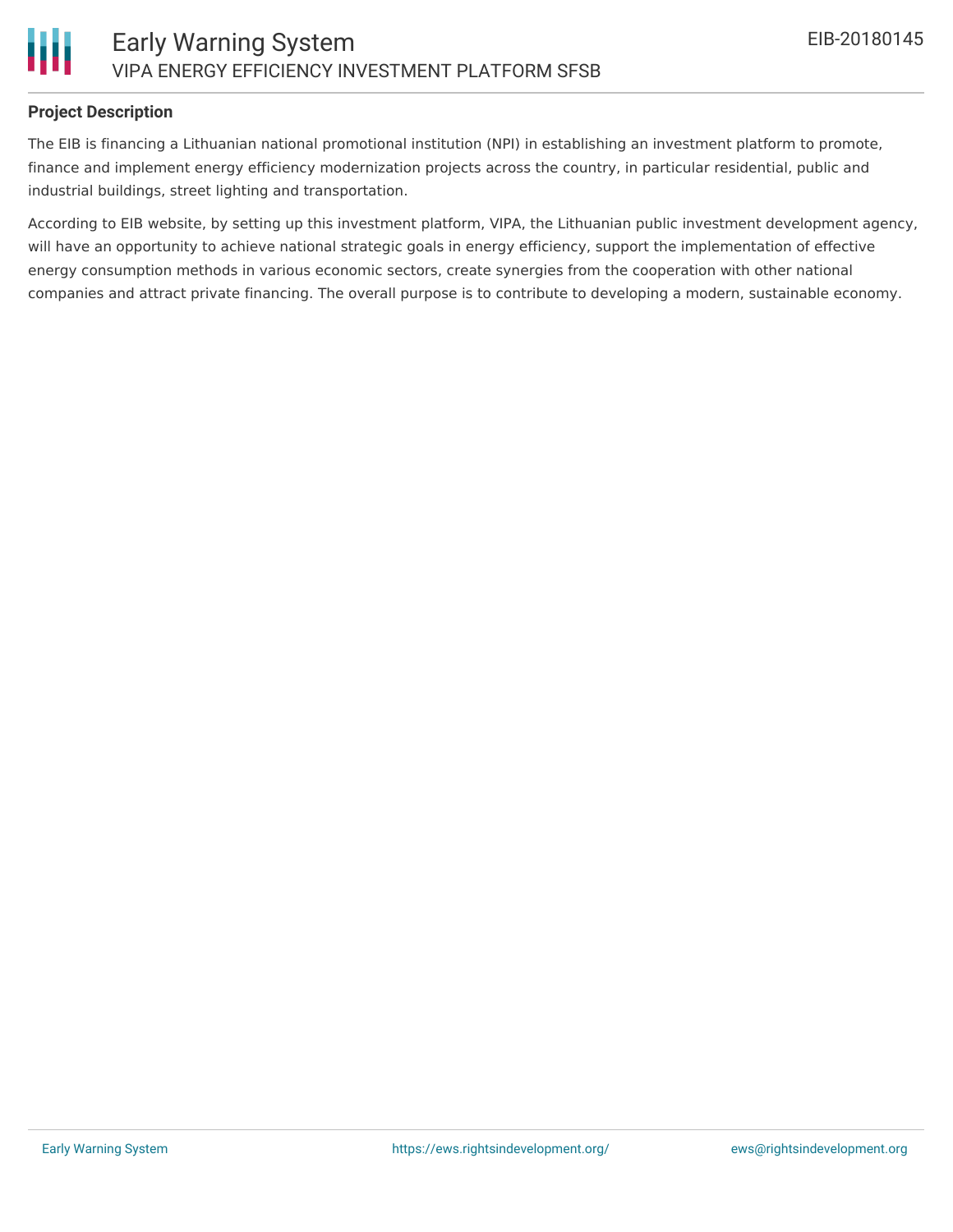

#### **Investment Description**

European Investment Bank (EIB)

This loan falls partly under the Smart Finance for Smart Buildings (SFSB) Initiative, a joint initiative of the EIB Group and the European Commission (EC) aiming at supporting energy efficiency investments in buildings.